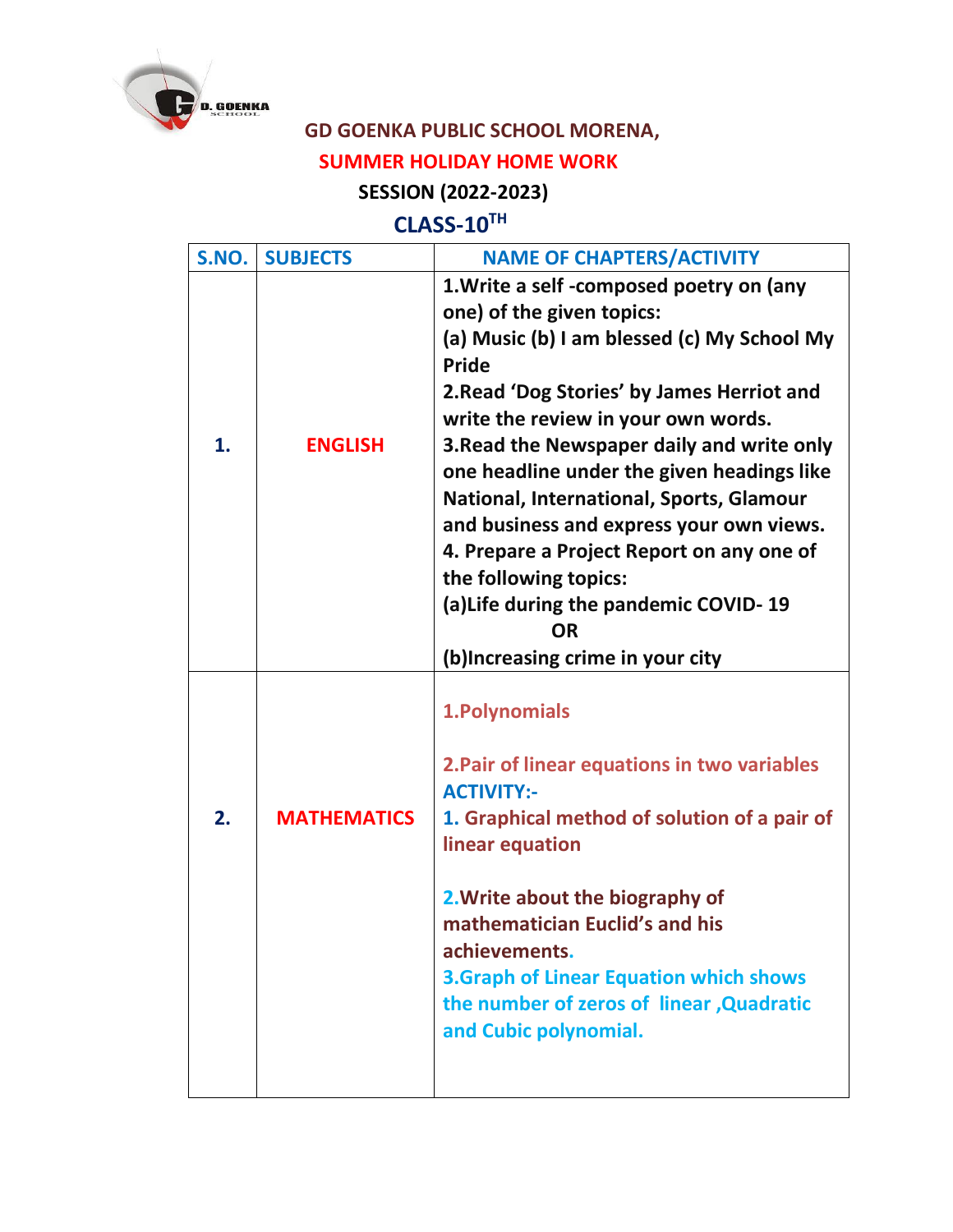| 3. | <b>HINDI</b>   | 1. Js B dfo dchjnkl ds O;fDrRo o d`rhRo ij<br>izdk'k Mkyrs gq, ,d izkstsDV Qkby<br>rS;kj dhft,A<br>2. fuEufyf[kr fo ;ksa ij yxHkx 100<br>'kCnksa esa vuqPNsn fyf[k,&<br>XYkkscy okfeZax o dksjksuk ok;jl, d<br>egkekjhA<br>3. fdlh fgUnh lekpkj i= ds laikndh; ist ls<br>ikWp vifBr x   ka'k rS;kj dhft, vkSj<br>muesa Is de Is de ikWp & ikWp iz'u<br>cukb,A                                                                                                                                                                                                                                                                    |
|----|----------------|----------------------------------------------------------------------------------------------------------------------------------------------------------------------------------------------------------------------------------------------------------------------------------------------------------------------------------------------------------------------------------------------------------------------------------------------------------------------------------------------------------------------------------------------------------------------------------------------------------------------------------|
| 4. | <b>SCIENCE</b> | • Write and learn Chapter 1 Chemical<br>reaction and equations with exercise<br>Write and learn 10 Natural acid name<br>and source.<br>Make element periodic table in chart<br>$\bullet$<br>and write1 to 20 elements along with<br>their atomic mass, atomic number<br>electronic configuration and valences<br>in your Notebook.<br>Write and learn value of following<br>1. Sea water 2. Blood 3. Milk<br><b>5.Saliva 6.Alcohol</b><br>4.Urine<br><b>7. Vinegar</b><br>8. Lemon<br>Draw any 1 chart from following<br>topics<br><b>a.</b> Types chemical reactions<br><b>b.</b> Reactivity series<br><b>c.</b> Redox reaction |
|    |                | 1. Draw world map in Chart paper(30<br>rivers, 20 mountains ranges, 30 lakes, 40<br>countries with their capitals)                                                                                                                                                                                                                                                                                                                                                                                                                                                                                                               |